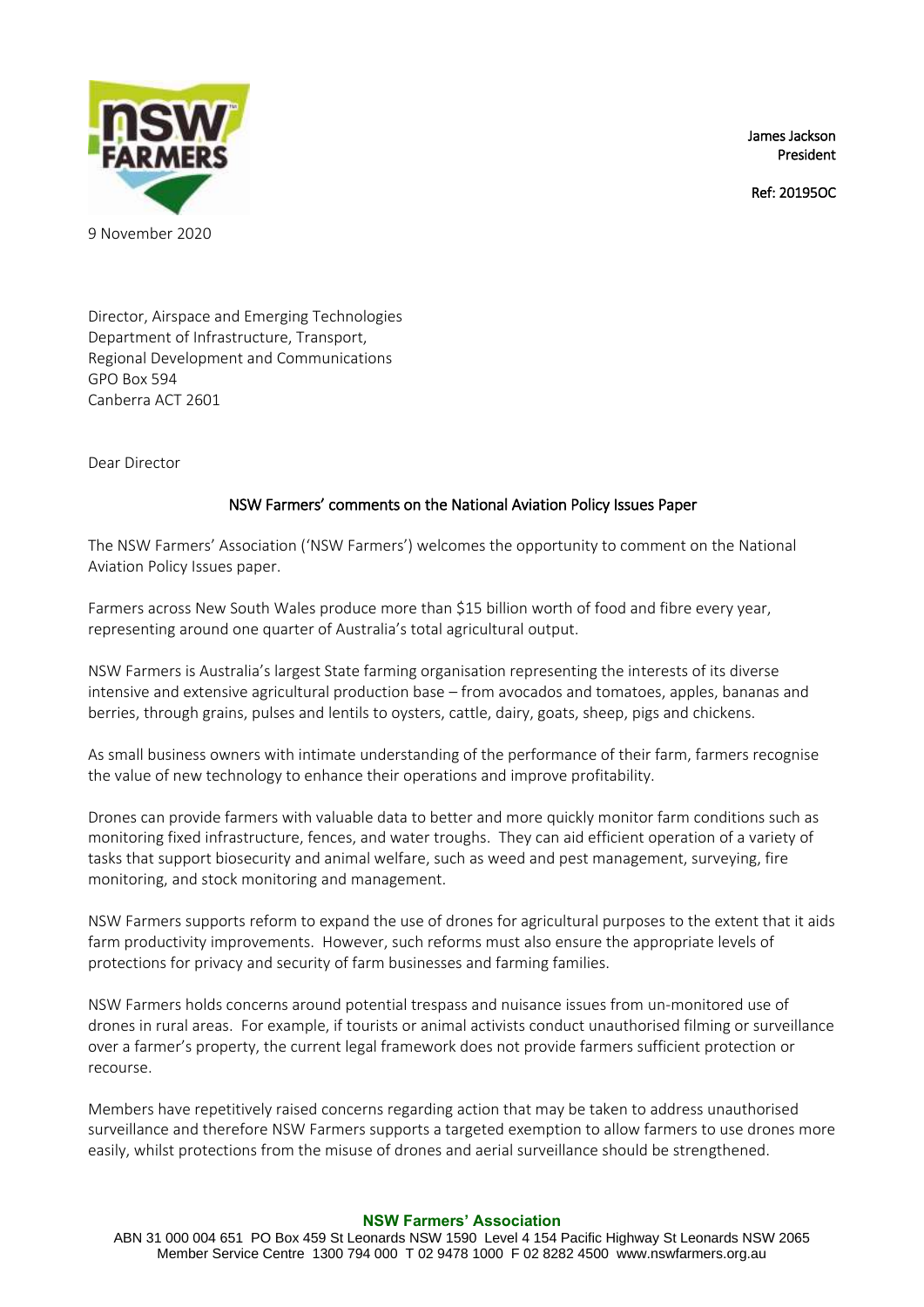NSW Farmers considers that the protections within the law should require that no drones should be allowed to fly over any private property without prior consent from the owner. When drones hover over paddocks, in addition to invading the privacy of the landholder, they can disturb and distress stock, which can cause injury to both animals and farmers.

NSW Farmers recommends that the Australian Government work with CASA and state and territory governments on the drafting of legislation or regulation regarding the appropriate use of Unmanned Aerial Vehicles, including incorporating the impact on animal welfare and introducing stronger protections with the ability to successfully enforce and prosecute.

It is also critical that stronger penalties are introduced to deter the misuse of drones, accompanied by an improved ability to enforce and prosecute drone operators. Currently, the focus of penalties is on protecting the drone and its operator rather than those impacted by drone misuse, including illegal surveillance. The current maximum penalty for shooting down or interfering with a drone is two years in prison and/or a fine of up to \$26, 640 for an individual. If a drone is being operated over rural land without permission, as urban privacy requirements don't apply, the processes for reporting and resolving the issue are lengthy and complex. As a consequence, the penalties are inconsistent, lack deterrence and are unclear.

We recommend that the Australian Government work with the states and territories to refer appropriate investigative authority under law to support timely on-ground investigations of illegal surveillance – both on ground and in air space. There is a need to simplify the reporting process to enable landholders to act quickly on trespass issues.

## Core principles

NSW Farmers provides in-principle support for the proposed core principles to underpin a National Emerging Aviation Technologies Policy. It is critical that a nationally consistent approach is taken to provide certainty, clarity and consistency.

We agree with the need to encourage best practice and safe and secure operations, whilst ensuring that this does not entail unnecessarily onerous regulation. It is important that such a policy will need to be considerate of the community and the environment, and emphasise the importance of protection of privacy, in particular for rural landholders.

NSW Farmers recommends a regulatory approach that can incorporate state or territory police to further aid clarity and compliance. This would enable farmers or others with concerns to report and progress incidents through rural crimes investigators or their local police - the instinctive option, rather than following up concerns through CASA.

In relation to the proposed approach to policy development, NSW Farmers makes the following comments.

# Safety

In relation to safety, NSW Farmers holds concerns around potential impacts of unauthorised or inadvertent drone usage over farming properties that could cause serious injury to animals or farmers.

We support fit for purpose rules that are flexible enough to protect farmers, but also enable the operation of drones in an appropriate manner to complete agricultural tasks, suitable to the geographic location. NSW Farmers considers it would be appropriate for farmers to operate drones beyond visual line of sight in the Far West of NSW, over land that is owned or managed by the operator. This would not have a detrimental impact on community safety, and would improve work health and safety outcomes for farm workers by decreasing the need to use quad bikes, for example.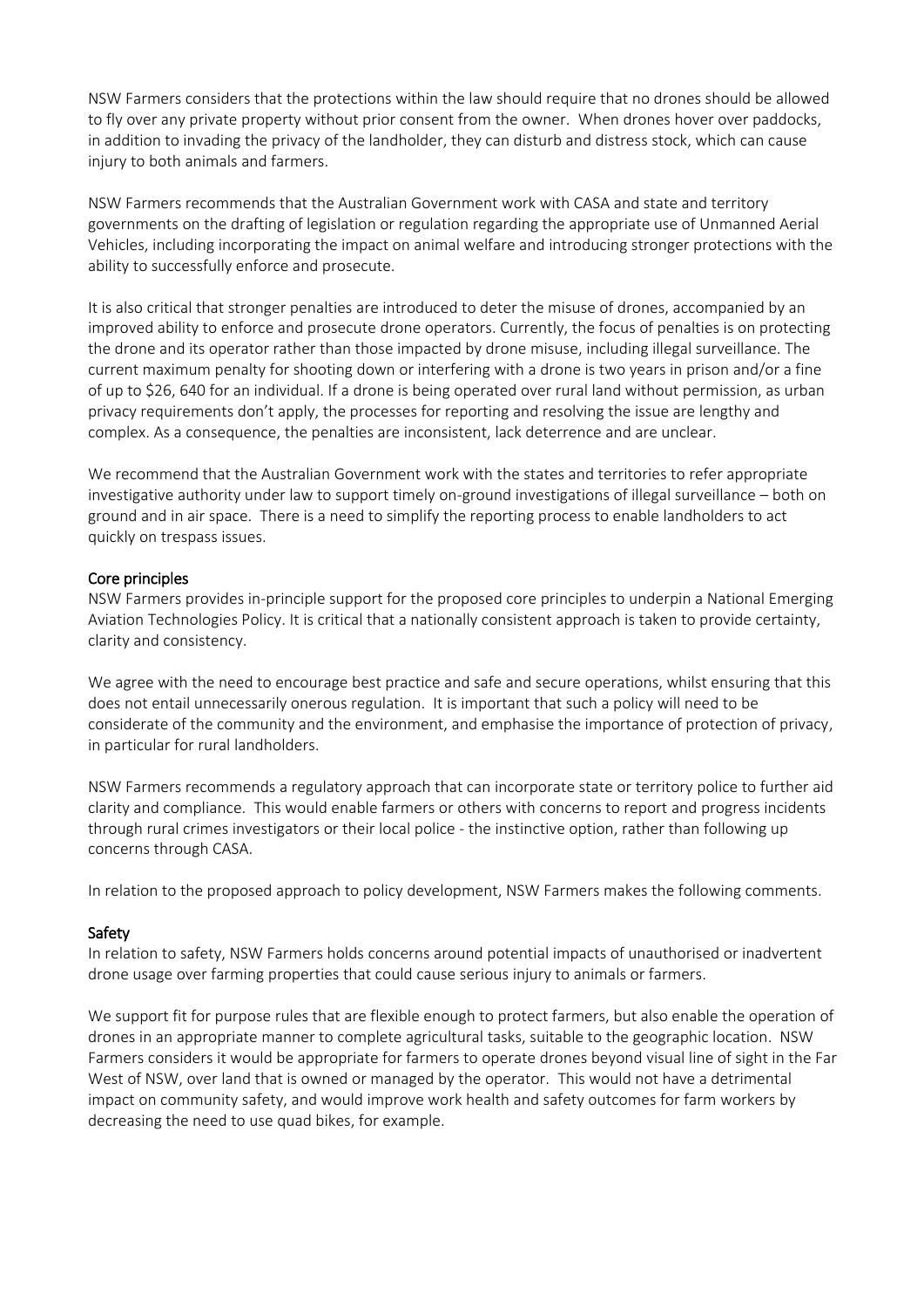NSW Farmers notes the potential danger presented by drones for low flying aircraft, such as those used to spray. As drone technology is enhanced, there is potential that aircraft will have very little chance of avoiding drones or finding safe landing space in the event of a collision. In accordance with the policy approach presented in the issues paper, we support fair and competitive access to airspace to mitigate risks and impacts presented by sharing airspace.

### Security

NSW Farmers supports stronger regulation of data security to prevent malicious, unlawful, or inadvertent misuse of drones and the data they collect. As noted in the issues paper, existing regulation controls where drones can fly, who can use them, and the level of training or licensing required. The current frameworks are not intended to manage the risks posed by malicious use of drones, but the potential implications are significant.

For example, if drones were used to surveil, collect, and share data on different properties for animal activist purposes, this could lead to serious privacy and trespass issues for farming families and businesses.

NSW Farmers agrees that the security risks associated with drones should be mitigated. A framework that includes providing powers and training to police to ensure they have adequate authority to respond to threats, and provides greater investigative powers for instances of illegal surveillance is supported.

### Privacy

Adequate privacy protections are of great concern. The current framework makes it extremely difficult to successfully prosecute for invasion of privacy.

NSW has recently amended the *Inclosed Lands Protection Act 1901* (NSW) to bolster protections from trespass. However, it remains unclear whether the operation of a drone above the surface of inclosed lands could constitute "entering into" those inclosed lands. There is a need for consistency of legislation across all jurisdictions to ensure clarity and certainty, particularly for those in border regions.

In addition to the difficulties faced in successfully gathering evidence and prosecuting privacy, trespass, nuisance, or surveillance actions, the penalties and remedies currently available also fail to adequately deter breaches and meet the needs of those negatively impacted by inappropriate use.

Both the NSW and the Australian Law Reform Commissions have recommended introducing a statutory cause of action for invasion of privacy. This would assist affected landholders in having a clear action to pursue, and would make it clear to potential offenders that there are repercussions for breaching privacy. As with other aspects of drone regulation, it is important that any work in this space is centrally coordinated to ensure clarity and consistency across Australia.

#### Productivity

Government policy is very clearly to enhance the uptake of technology to improve innovation, productivity and product quality. This will require building the skills to use new and emerging technology tools; collect and analyse data to enhance decision-making; install and manipulate tools for precision agriculture; and aid compliance with environmental, food safety, and animal welfare legislation and regulation.

The use of drones, or Remotely Piloted Aircraft Systems (RPAS), is seeing a rapid rise in use across Australia. Technological development is enabling more, diverse applications of drones across the supply chain or from paddock to plate.

It is estimated that nationally the growth in drone use will support 5,500 full-time jobs every year for the next 20 years; result in a \$4.4 billion increase in GDP in regional NSW, Victoria and Queensland; and deliver cost savings to agriculture, forestry and fisheries of \$2.95 billion over the same period.